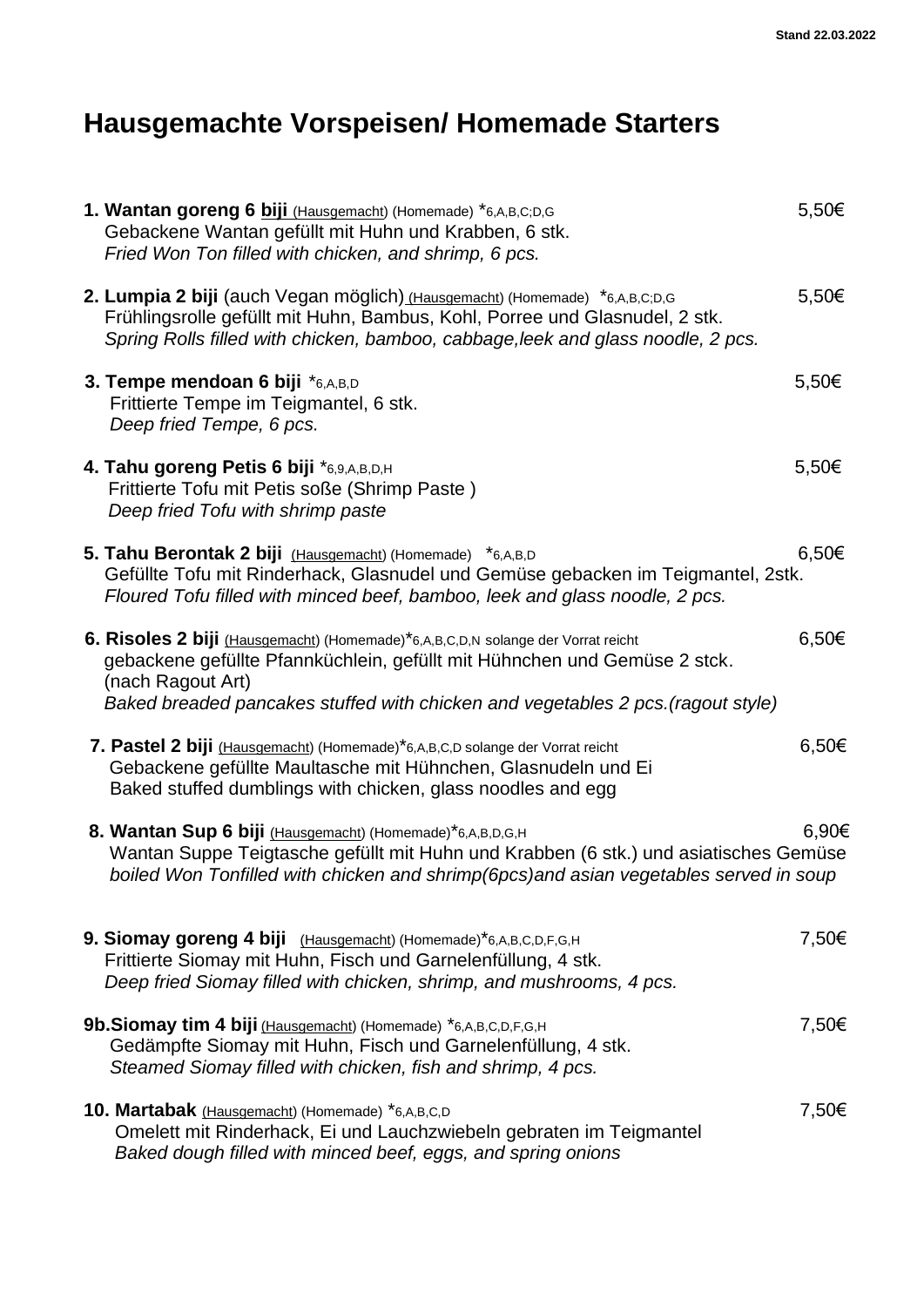## **Gebratene Nudeln und Reis/ Fried Noodles & Rice**

| 20. Nasi mawut ayam dan udang *1,5,6,9,A,B,C,D,F,H<br>Bratreis und Nudeln gemischt mit Hühnerfleisch, Krabben und asiatischem Gemüse<br>Fried rice and noodles mixed with chicken, shrimps, and asian vegetables                                      | 12,90€ |
|-------------------------------------------------------------------------------------------------------------------------------------------------------------------------------------------------------------------------------------------------------|--------|
| 21. Nasi goreng ayam dan udang *1,5,6,9,A,B,C,D,F,H<br>Bratreis mit Hühnerfleisch und Krabben nach Jawa Art<br>Fried rice with chicken and shrimps                                                                                                    | 12,50€ |
| 22. Nasi goreng sapi dan udang (atau hanya udang) *1,5,6,9,A,B,C,D,F,H<br>Bratreis mit Rindfleisch (Roastbeef) und Krabben oder (nur Kraben) nach Jawa Art<br>Fried rice with roastbeef and shrimps (or only shrimps)                                 | 14,50€ |
| 23. Nasi goreng kambing *1,5,6,9,A,B,C,D,F,H<br>Bratreis mit Lammfleisch, leicht scharf<br>Fried rice with lamb meat, slightly spicy                                                                                                                  | 15,50€ |
| 24. Nasi goreng seafood *6,A,B,C,D,F<br>Bratreis mit Meeresfrüchte<br>Fried rice with seafood                                                                                                                                                         | 16,50€ |
| 25. Nasi goreng udang besar dengan sambal terasi *6,A,B,C,D,H<br>Gebratener Reis mit Garnelen und Sambal Terasi, scharf<br>Fried rice with prawns and Sambal Terasi, spicy                                                                            | 17,50€ |
| 26. Bakmie goreng tipis dengan ayam dan udang *6,9,11,A,B,C,D,F,G<br>Gebratene dünne Nudeln mit Hühnerfleisch, Krabben und asiatischem Gemüse<br>Fried thin noodles with chicken, shrimps and asian vegetables                                        | 12,90€ |
| 26b. Bakmie tebal / dicke Nudeln / thick noodles *A                                                                                                                                                                                                   | + 2€   |
| 27. Bakmie goreng tipis dengan sapi & udang (atau hanya udang) *6,9,11,A,B,C,D,F,G<br>Gebratene dünne Nudeln mit Rindfleisch (Roastbeef) & Krabben<br>asiatischem Gemüse (oder nur Krabben mit gemüse)                                                | 14,90€ |
| Fried thin noodles with Roastbeef, shrimps, asian vegetables (or only shrimps, vegetables)                                                                                                                                                            |        |
| 27b. Bakmie tebal / dicke Nudeln/ thick noodles *A                                                                                                                                                                                                    | + 2€   |
| 28. Bihun goreng ayam&udang (atau hanya Udang 15,50€) *6,9,11,A,B,C,D,F,G<br>Gebratene Reisnudel mit Hühnerfl.&Krabben & asia.Gemüse (nur Kraben 15,50€)<br>Fried rice noodles with chicken, shrimps and asian vegetables (only shrimps $15,50 \in$ ) | 14,50€ |
| 29. Kwetiau ayam *6,9,11,A,B,C,D,F,G<br>Gebratene breite Reisbandnudeln mit Hühnerfleisch und asiatischem Gemüse<br>Fried wide rice noodles with chicken and asian vegetables                                                                         | 13,90€ |
| 29b.Kwetiau sapi *6,9,11,A,B,C,D,F,G<br>Gebratene breite Reisbandnudeln mit Rindfleisch (Roastbeef) und asiatischem Gemüse<br>Fried wide rice noodles with Roastbeef and asian vegetables                                                             | 15,90€ |
| 29c. Kwetiau seafood *6,9,11,A,B,C,D,F,G<br>Gebratene breite Reisbandnudeln mit Meeresfrüchten und asiatisches Gemüse<br>Fried thick rice noodles with seafood and asian vegetables                                                                   | 17,90€ |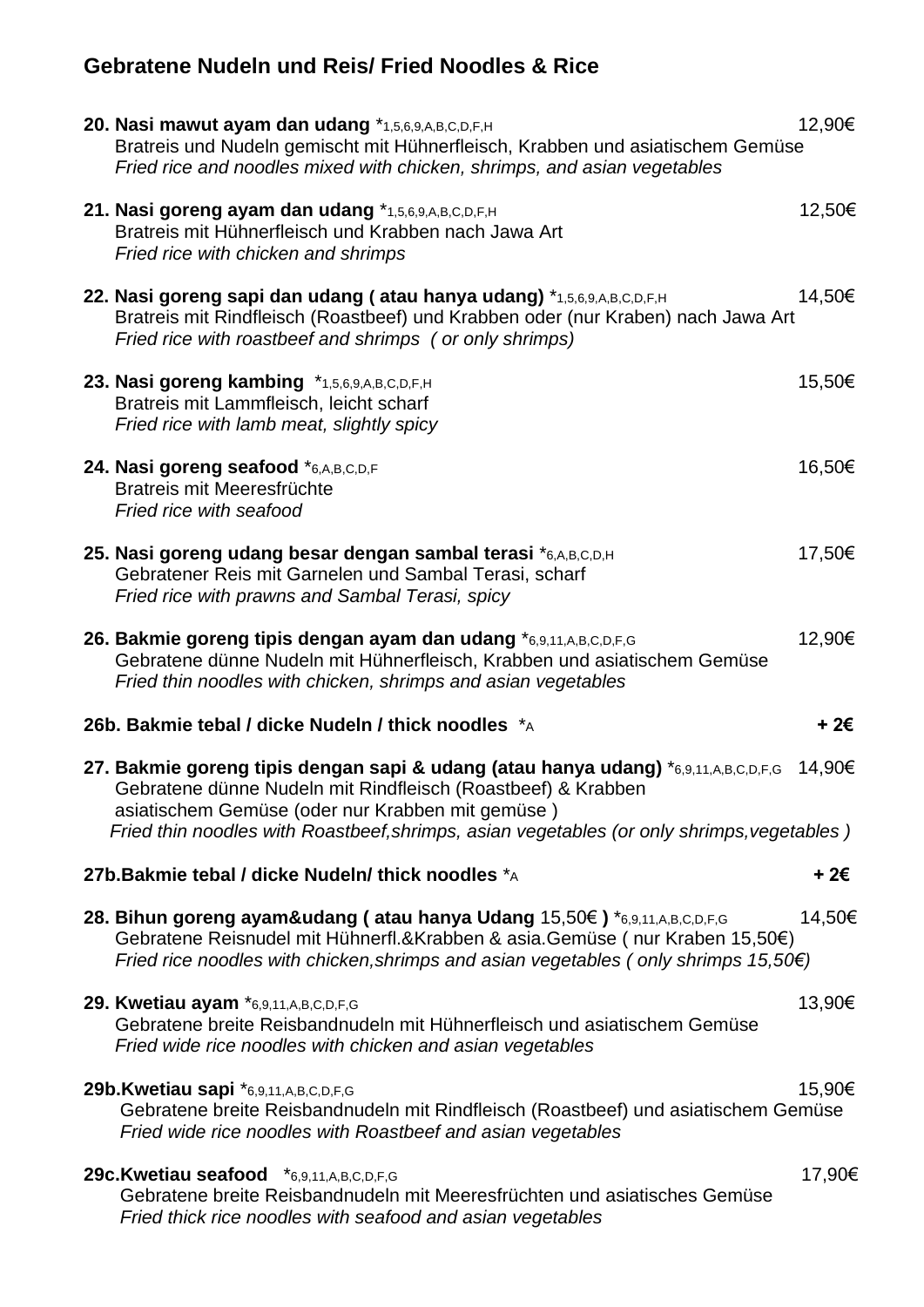### **Sate Gerichte**

- **30. Sate ayam in Hot Plate, 7 tusuk** \*6,8,A,B,C,D,E 13,50€ Hähnchenspieße mit Erdnusssoße auf heißer Platte, 7 Stück  *Chicken Satay with Peanut sauce served on hot plate, 7 pcs*
- **31. Sate kambing sambal kecap atau saos kacang in Hot Plate, 7 tusuk** \*6,8,A,B,C,D 14,90€ Lammspieße mit Süß-scharfer Sojasoße **oder** Erdnusssoße auf heißer Platte, 7 Stück  *Lamb Satay with sweet / spicy Soy sauce or Peanut sauce served on hot plate, 7 pcs*

### **Geflügel Gerichte / Poultry dishes**

| 40. Ayam goreng tepung saos asam manis in Hot Plate*6,9,A,B,D<br>Gebackene Hühnerbrust in Süßsauer- Soße auf heißer Platte<br>Fried chicken breast with Sweet and Sour sauce served on hot plate                                                  | 13,50€ |
|---------------------------------------------------------------------------------------------------------------------------------------------------------------------------------------------------------------------------------------------------|--------|
| 40b. Ayam goreng tepung saos pikant in Hot Plate*6,9,11,A,B,D,G<br>Gebackene Hühnerbrust in pikanter Soße auf heißer Platte<br>Fried chicken breast with piquant sauce served on hot plate                                                        | 13,50€ |
| 40c. Ayam goreng tepung saos Kacang in Hot Plate*6,9,11,A,B,D,G<br>Gebackene Hühnerbrust in Erdnuss Soße<br>Fried chicken breast with peanut sauce                                                                                                | 13,50€ |
| 40d. Ayam goreng tepung saos mangga in Hot Plate*A<br>Gebackene Hühnerbrust in Mangosoße und frischer Mango auf heißer Platte<br>Fried chicken breast with mango sauce and fresh mango served on hot plate                                        | 14,50€ |
| 41. Ayam saos Inggris in Hot Plate *6,A,B,D,L<br>Hühnerfleisch (vom Schenkel) ohne Knochen in Wocestersoße auf heißer Platte<br>Chicken limb served with Worcester sauce in hot plate                                                             | 15,50€ |
| 42. Ayam Rica Rica *6,A,B,D,J<br>Hühnerfleisch ohne Knochen in scharfer Chilisoße, verfeinert mit Zitronengras,<br>Zitronenblätter und Ingwer<br>Chicken without bones in spicy chili sauce, refined with lemon grass,<br>lemon leaves and ginger | 15,50€ |
| 43. Ayam Cah Sayur *6,9,A,B,D,G<br>Hühnerfleisch mit Gemüse in Pikante sosse<br>Chicken with Vegetable Pikant sauce                                                                                                                               | 15,90€ |

Alle Gerichte werden mit Reis als Beilage serviert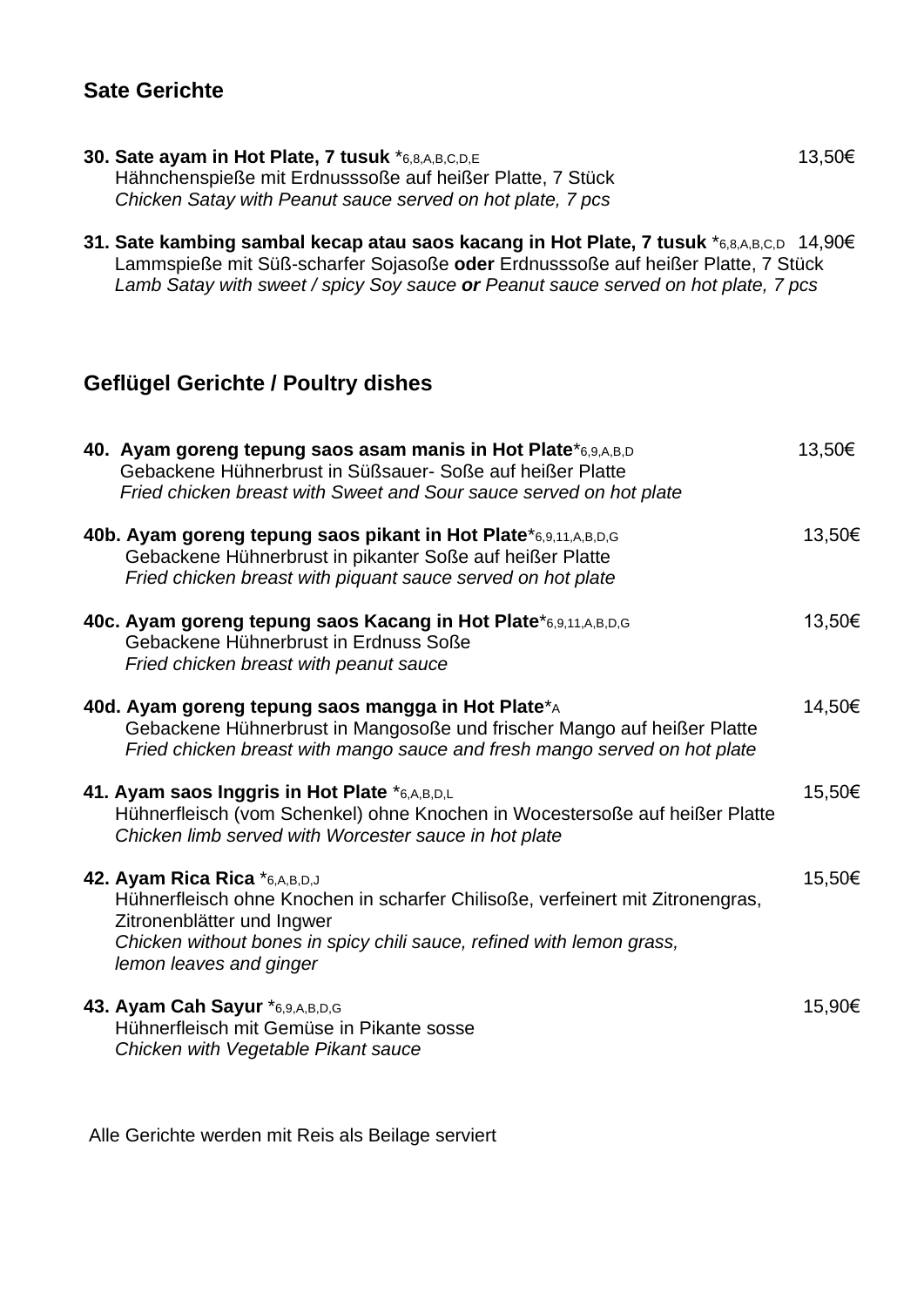## **Geflügel Gerichte / Poultry dishes**

| 44. Ayam bakar bumbu Bali (halbes Hähnchen) *1,6,A,B,D<br>Halbes Gegrilltes Huhn mit Knochen nach Bali Art, in einer würzigen<br>Leicht scharfen Peperoni Soße<br>Half Grilled chicken with bones of Bali art, in a spicy, slightly hot pepper sauce     | 15,90€ |
|----------------------------------------------------------------------------------------------------------------------------------------------------------------------------------------------------------------------------------------------------------|--------|
| 45. Ayam bakar bumbu Rujak (halbes Hähnchen) *1,6,A,B,D,M<br>Halbes Gegrilltes Huhn mit Knochen in einer Kokos-Peperoni Soße, leicht scharf<br>Half Grilled chicken with bones in a coconut- hot pepper sauce, slightly spicy                            | 15,90€ |
| 46. Ayam Kremes *6,A,B,D,H<br>Halbes Huhn mit Knochen in würzigem Teig frittiert serviert mit Rohkost Gemüse und<br>Sambal Terasi scharf<br>Fried half Chicken in a aromatic dough with raw Vegetables and Sambal Terasi spicy                           | 17,50€ |
| 47. Bebek saos asam manis in Hot Plate *6,9,A,B,D<br>Halbe Knusprige Ente in Süßsauer- Soße auf heißer Platte<br>Half Crispy duck with Sweet and Sour sauce served in hot plate                                                                          | 17,50€ |
| 47b. Bebek saos pikant in Hot Plate *6,A,B,D,G<br>Halbe Knusprige Ente in Pikanter Soße auf heißer Platte, leicht scharf<br>Half Crispy duck with Piquant (dark) sauce served on hot plate, slightly spicy                                               | 17,50€ |
| 47c. Bebek saos kacang *6,8,A,B,D,E<br>Halbe Knusprige Ente in Erdnusssoße<br>Half Crispy duck with peanut sauce                                                                                                                                         | 17,50€ |
| 47d. Bebek saos mangga in Hot Plate *A<br>Halbe Knusprige Ente mit Mangosoße und frischer Mango auf heißer Platte<br>Half Crispy duck with Mango sauce and fresh mango served on hot plate                                                               | 18,90€ |
| 48. Bebek Rica Rica *1,6,A,B,D,J<br>Halbe Knusprige Ente in scharfer Chili Soße, verfeinert mit Zitronengras,<br>Zitronenblätter und Ingwer<br>Half Crispy duck without bones in spicy chili sauce, refined with lemon grass,<br>lemon leaves and ginger | 18,50€ |
| 49. Bebek sambal terasi *6,A,B,D,H<br>Halbe Knusprige Ente serviert mit rohkost Gemüse und Sambal Terasi, scharf<br>Half Crispy duck with raw vegetables and Sambal Terasi, spicy                                                                        | 18,50€ |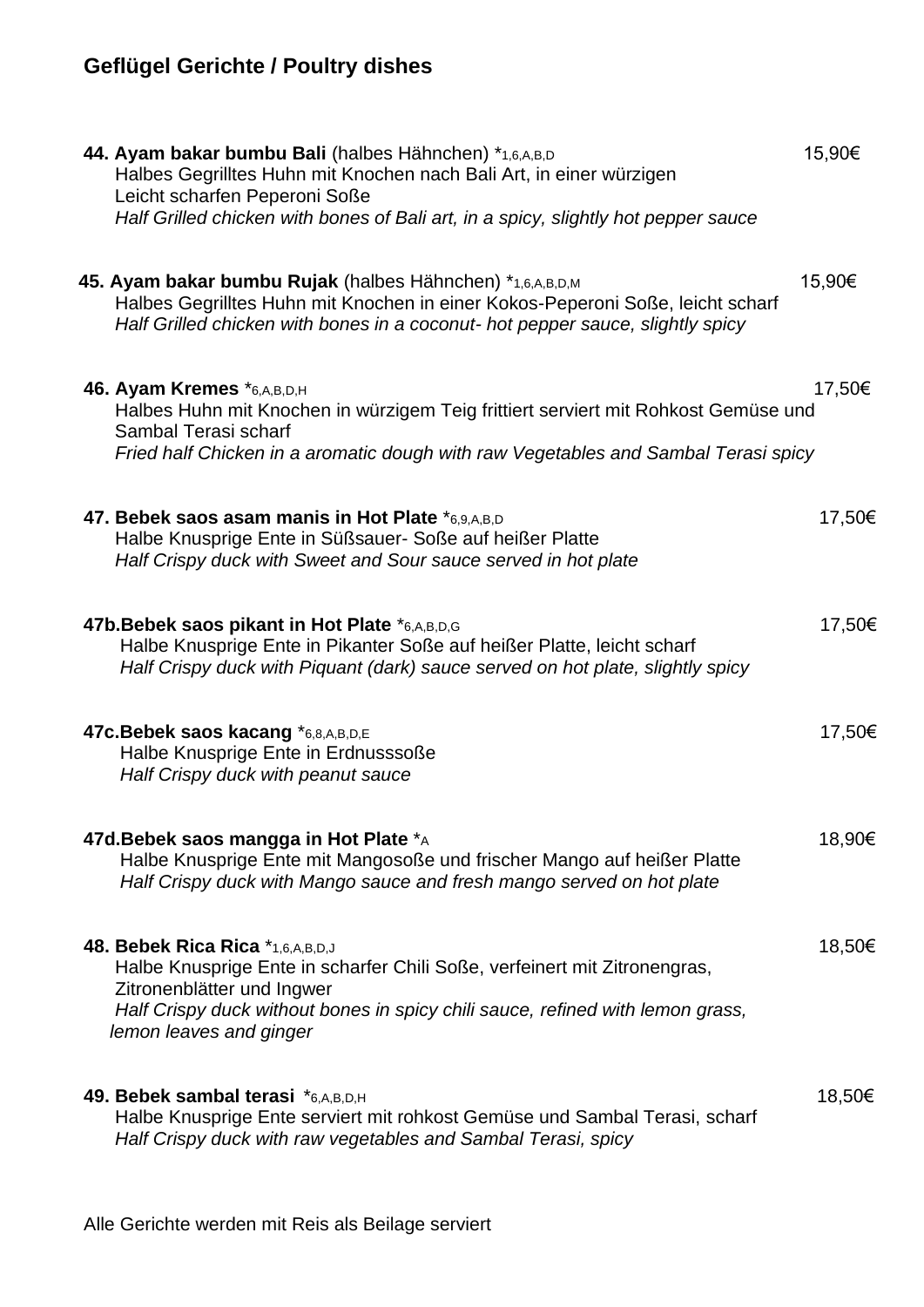## **Seafood Gerichte**

| 50. Lele goreng 2 biji dengan sambal terasi dan lalapan*6,A,B,D,H<br>Knuspriger Welsfisch serviert mit rohkost Gemüse und Sambal Terasi, scharf (2stk)<br>Fried catfish with raw vegetables and Sambal Terasi, spicy (2pcs)                                                         | 15,50€ |
|-------------------------------------------------------------------------------------------------------------------------------------------------------------------------------------------------------------------------------------------------------------------------------------|--------|
| 51. Ikan Kakap merah Filet goreng renyah saos asam manis *6,9,A,B,D,<br>Knuspriges Rotbarschfilet in Süßsauer Soße<br>Crispy Redfish fillet with Sweet Sour sauce                                                                                                                   | 16,50€ |
| 51b. Ikan Tilapia utuh /Ganzer roter Tilapia fisch / Whole Red Tilapia fish<br>(brutto 500-600 gr)                                                                                                                                                                                  | + 2€   |
| 52. Ikan Kakap merah Filet goreng renyah saos Rica Rica *1,6,A,B,D,H,J<br>Knuspriges Rotbarschfilet in scharfer Chilisoße, verfeinert mit Zitronengras,<br>Zitronenblätter und Ingwer<br>Crispy Redfish fillet in chili sauce, refined with lemon grass, lemon leaves<br>and ginger | 16,50€ |
| 52b. Ikan Tilapia utuh / Ganzer roter Tilapia fisch / Whole Red Tilapia fish<br>(brutto 500-600 gr)                                                                                                                                                                                 | + 2€   |
| 53. Ikan goreng Tilapia Merah & Sambal terasi & lalapan (brutto 500-600gr)*1,6,A,B,D,H<br>Ganzer roter Tilapiafisch mit Rohkost Gemüse und Sambal Terasi, scharf<br>Whole Red Tilapia fish with raw vegetables and Sambal Terasi, spicy                                             | 17,50€ |
| 54. Ikan bakar Tilapia Merah dengan sambal kecap (brutto 500-600gr)*1,6,A,B,D<br>Ganzer gegrillter roter Tilapiafisch mit Rohkost Gemüse und Süß-scharfer Sojasoße<br>Whole grilled Red Tilapia fish with raw vegetables and sweet / spicy soy sauce                                | 17,50€ |
| 55. Udang goreng tepung dengan saos asam manis *6,9,A,B,D<br>Knusprige Garnelen in Teigmantel mit Süßsauersoße (11stk)<br>Fried floured Prawns with Sweet Sour sauce (11pcs)                                                                                                        | 20,90€ |
| 56. Udang saos Inggris in Hot Plate *6,A,B,D,L<br>Black Tiger Garnelen in Worcester Soße auf heißer Platte(11stk)<br>Black Tiger Prawns in Worcester sauce served on hot plate(11pcs)                                                                                               | 23,90€ |

Alle Gerichte werden mit Reis als Beilage serviert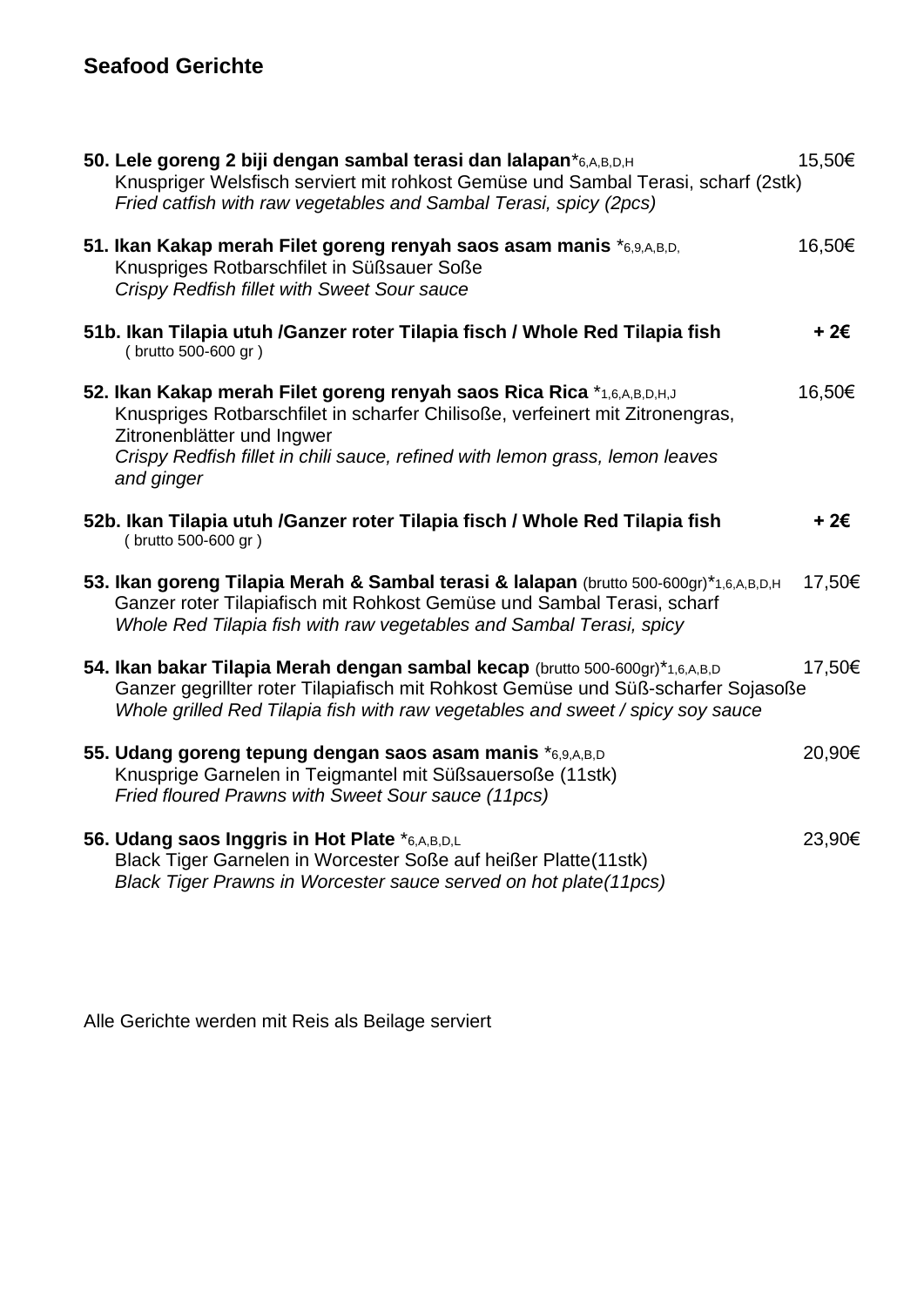## **Verschiedenes/ different foods**

| 60. Batagor *6,8,A,B,C,D,E,F,G,H<br>Frittierter Tofu und Siomay gefüllt mit Huhn, Fisch, Garnelen und Pilz in Erdnusssoße,<br>leicht scharf<br>Fried Tofu and Siomay filled with chicken, fish, shrimps and mushroom<br>with Peanut sauce | 12,90€ |
|-------------------------------------------------------------------------------------------------------------------------------------------------------------------------------------------------------------------------------------------|--------|
| 61. Crispy daging sapi dengan saos asam manis – pedas *6,9,A,B,D<br>Zweimal gebackenes Rindfleisch mit Süßsauer Soße, leicht scharf<br>Fried crispy beef with Sweet Sour sauce, slightly spicy                                            | 14,50€ |
| 62. Terong Balado dan Teri Nasi (nach Saison) *1,6,A,B,D,F<br>Aubergine mit kleinen Anchovis, in einer leicht scharfen Chilisoße<br>Eggplant with small Anchovies, slightly spicy                                                         | 15,50€ |
| 63. Daging sapi merica hitam*6,A,B,D,G<br>Rindfleisch (Roastbeef) mit schwarzen Pfeffer auf heißer Platte<br>Roastbeef with black pepper served in hot plate                                                                              | 16,90€ |
| 64. Terong dengan daging Sapi in Hot Plate (nach Saison) *6,A,B,D,G<br>Aubergine mit Rindfleisch (Roastbeef) auf heißer Platte<br>Eggplant with Roastbeef served in hot plate                                                             | 17,50€ |
| 65. Cap cai ayam, sapi, udang dan Bakso *6,A,B,D<br>Hühnerfleisch, Rindfleisch, Krabben und Rindbällchen mit frischem Gemüse in<br>einer milden würzigen hellen Soße<br>Chicken, Beef, shrimps and meatballs with fresh vegetables        | 17,90€ |

Alle Gerichte werden mit Reis als Beilage serviert außer die Nr.60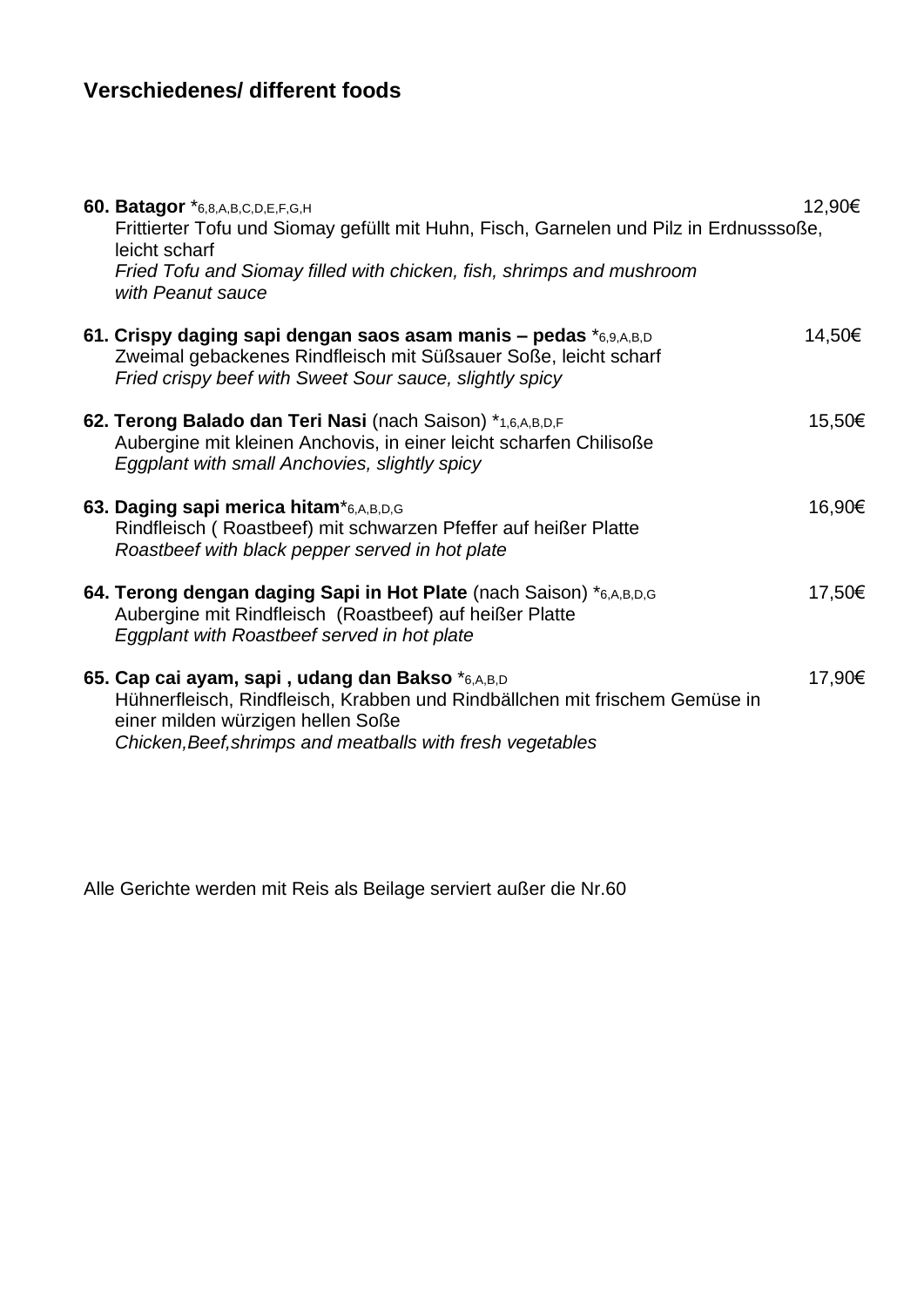## **Vegetarisch/ Vegetarian**

| 70. Gado-Gado (lauwarm) Vegan möglich*6,8,A,B,D,E<br>Verschiedenes gedünstetes Gemüse, Tofu, Ei in Erdnusssoße & Nussbaumchips<br>Various boiled vegetables with tofu, egg, walnut kerupuk (Emping) with peanut sauce                                                | 10,50€ |
|----------------------------------------------------------------------------------------------------------------------------------------------------------------------------------------------------------------------------------------------------------------------|--------|
| 71. Nasi goreng dengan tahu, telur dan sayur *1,6,A,B,D,H<br>Gebratener Reis mit Tofu, Ei und Gemüse nach Jawa Art<br>Fried rice with tofu, egg and vegetables in Jawa style                                                                                         | 11,90€ |
| 72. Bakmie goreng dengan tahu, telur dan sayur Vegan möglich *6,9,11,A,B,C,D,F,G<br>Gebratene dünne Nudeln mit Tofu, Ei und Gemüse nach Jawa Art<br>Fried thin noodles with tofu, egg and vegetables in Jawa style                                                   | 12,50€ |
| 72b. Bakmie tebal / dicke Nudeln/ thick noodles *A                                                                                                                                                                                                                   | + 2€   |
| 73. Tahu, telor, tempe bumbu Bali Vegan möglich *1,6,A,B,D<br>Tofu, Ei, und Tempe (aus Sojabohnen) in Bali Art, in einer würzigen<br>leicht scharfen Peperoni soße<br>Tofu, egg and Tempe (from soybeans) with of Bali art, in a spicy,<br>slightly hot pepper sauce | 13,90€ |
| 74. Cap cai tahu sayur *6,A,B,D,F,G<br>Tofu mit frischem Gemüse<br>Tofu with fresh vegetables                                                                                                                                                                        | 15,50€ |

Nur die Gerichte Nr. 73 und 74 werden mit Reis als Beilage serviert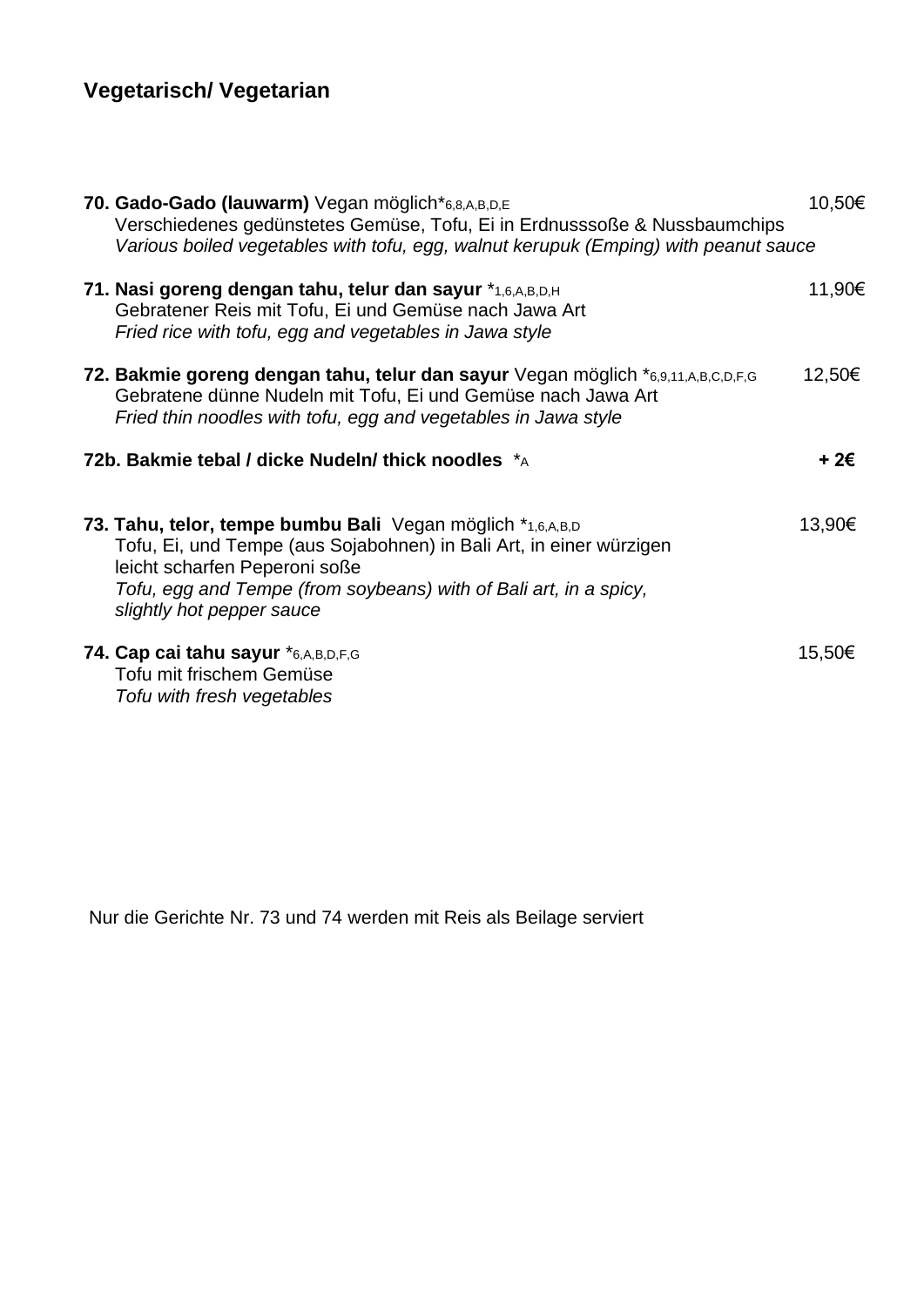## **Spezialitäten des Hauses**

| 80. Bakso Campur (nur solange der Vorrat reicht) *6,A,B,C,D,F,G,H<br>Suppe mit Rindbällchen, gefüllte Tofu, Siomay und Wantan<br>Wahlweise mit Glasnudel oder gelbenudeln<br>Meatballs served in soup with Tofu, Siomay and Dumplings<br>(optional with glass noodles or yellow noodles) | 14,50€ |
|------------------------------------------------------------------------------------------------------------------------------------------------------------------------------------------------------------------------------------------------------------------------------------------|--------|
| 81. Mie Sup Wantan atau Bakso *6,A,B,C,D,F,G,H<br>Frische Nudelsuppe mit Fleisch gefüllten Teigtaschen oder Rindbällchen<br>Fresh Noodles served in soup with boiled Won Ton or meatballs                                                                                                | 11,50€ |
| 82. Mie Sup Wantan & Bakso *6,A,B,C,D,F,G,H<br>Frische Nudelsuppe mit Fleisch gefüllten Teigtaschen und Rindbällchen<br>Fresh Noodles served in soup with boiled Won Ton and meatballs                                                                                                   | 12,50€ |
| 83. Pangsit Mie Ayam *6,A,B,C,D,F,G,H<br>Marinierte gekochte frische Nudeln mit Wantan, 1 Rindbällchen, und gehacktes Hähnchen<br>Marinated fresh noodles with Won Ton, 1 meatball and minced chicken                                                                                    | 10,50€ |
| 84. Pangsit Mie Bebek *6,A,B,C,D,F,G,H<br>Marinierte gekochte frische Nudeln mit Wantan, 1 Rindbällchen, und knusprige Ente<br>Marinated fresh noodles with Won Ton, 1 meatball and crispy duck                                                                                          | 14,50€ |
| 85. Tahu Tek-Tek *6,8,9,A,B,C,D,E,H<br>Gebratener Tofu, bedeckt mit gedünstete Sojasprossen in Erdnuss-Petis Soße und<br>Krupuk, leicht scharf (Petis= Schrimp Paste)<br>Fried tofu, steamed bean sprouts in peanut sauce and Kerupuk, slightly spicy                                    | 12,50€ |
| 86. Tempe penyet 6 biji *6,A,B,D,H<br>Gebratener Tempe mit Rohkost Gemüse und Sambal Terasi<br>Fried Tempe with raw vegetables and Sambal Terasi                                                                                                                                         | 12,90€ |
| 87. Tempe dan tahu penyet 8 biji *6,A,B,D,H<br>Gebratener Tofu und Tempe mit Rohkost Gemüse und Sambal Terasi<br>Fried Tofu and Tempe with raw vegetables and Sambal Terasi                                                                                                              | 14,90€ |
| 88. Rendang (nur solange der Vorrat reicht) (450-500gr)*6,A,B,D,M<br>Geschmortes Rindfleisch in Kokossoße, leicht scharf (450-500gr)<br>Stewed beef in coconut sauce, slightly spicy (450-500gr)                                                                                         | 16,90€ |
| 89. Iga bakar & Sambal Terasi dan Lalapan (nur Freitag und Samstag) *1,6,A,B,D,H<br>Marinierte Rinderrippchen ohne knochen (leicht scharf)<br>gegrillt mit Sambal Terasi<br>Marinated ribs of beef whitout bones (light spicy)<br>grilled with Sambal Terasi (only Friday & Saturday)    | 18,50€ |

Die Gerichte Nr.85 – Nr.89 werden mit Reis als Beilage serviert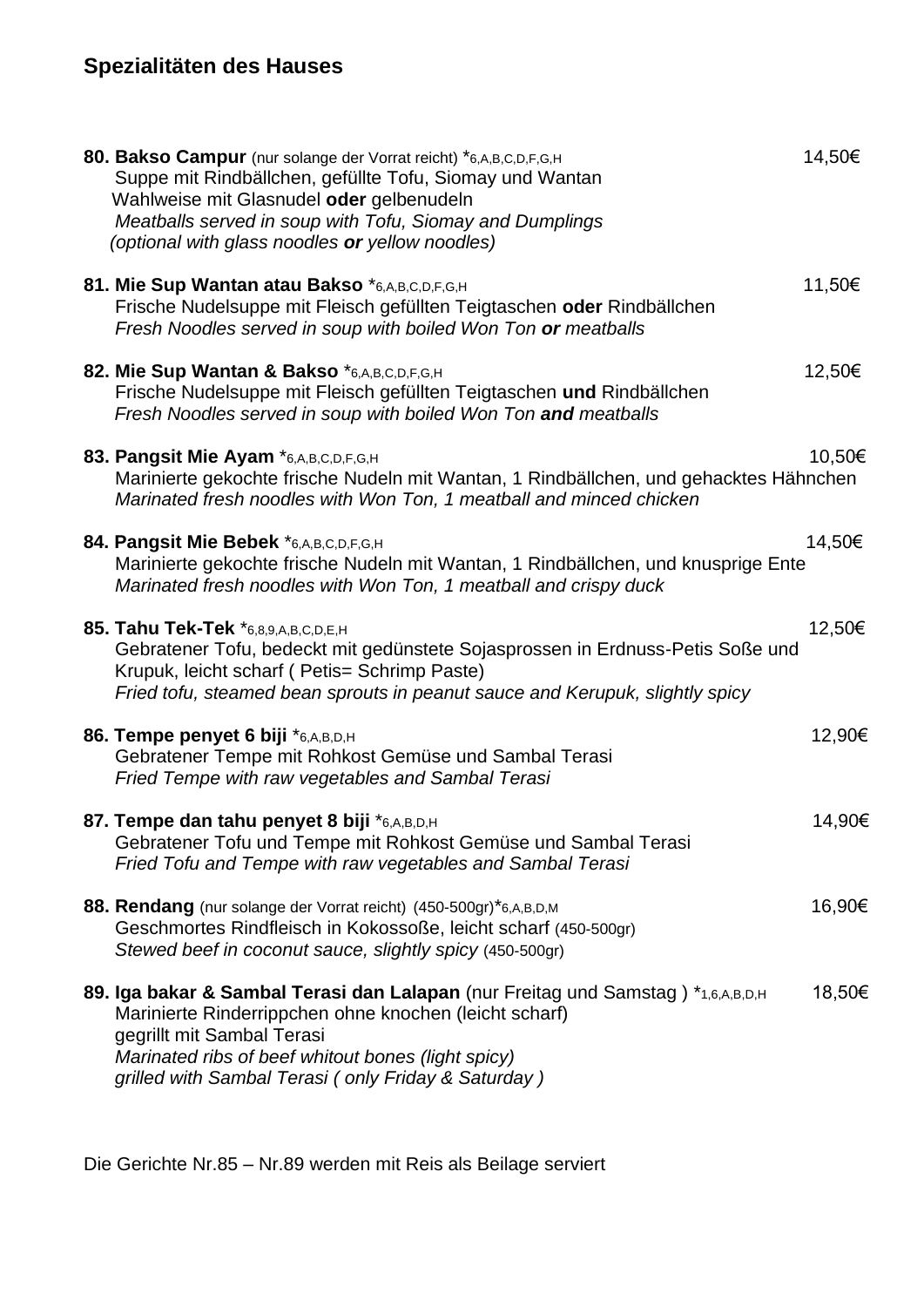### **Nachtisch**

#### **Es Cendol** \*1,M

Kokosnussmilchgetränk mit Palmzucker, Reispudding aus Pandanblätter und 4,90€ Jackfruit Stückchen (Solange der Vorrat reicht) *Coconutmilkdrink with palmsugar,ricepudding from pandan leaves and jackfruit pieces* 

### **Extras**

| Krupuk putih / Krabbenchips / Prawn chips *1,A                    |        | 2,50€ |
|-------------------------------------------------------------------|--------|-------|
| Krupuk rainbow *1,A                                               |        | 3,50€ |
| Emping                                                            |        | 3,90€ |
| Reis 1 portion / Rice 1 portion                                   |        | 1,90€ |
| Extra Bratnudeln mit gemüse *6,A,B,D,E,F                          |        | 5,50€ |
| Extra Gemüse *6,A,B,D,F,G                                         |        | 5,90€ |
| Extra Erdnusssoße *6,A,B,D,E                                      | 250 ml | 2,50€ |
| Extra Süßsauer-/ Pikantesoße *6,9,A,B,D/6,A,B,D,G                 | 250 ml | 2,50€ |
| Sambal Terasi klein / small portion of Sambal Terasi * H          | 100 ml | 2,50€ |
| Sambal Terasi groß / big portion of Sambal Terasi*H               | 250 ml | 5,50€ |
| Sambal gendeng klein / small portion of Sambal Gendeng *6,A,B,D,H | 250 ml | 5,00€ |
| Sambal gendeng groß / big portion of Sambal Gendeng *6,A,B,D,H    | 500 ml | 9,50€ |

(Alle Gerichte auch außer Haus möglich)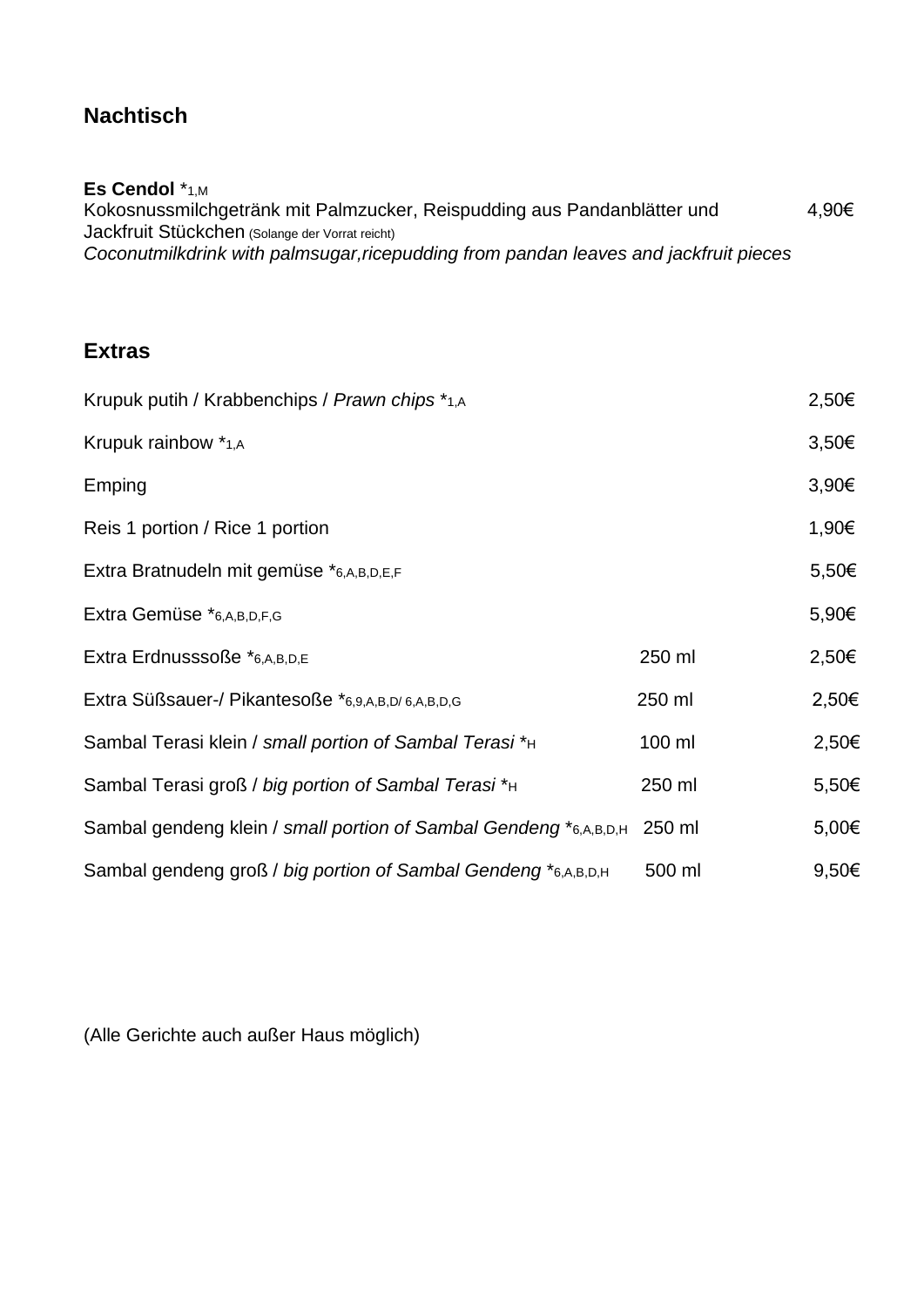### **Minuman Panas/Heiße Getränke/ hot drinks**

| Kopi / Kaffee / Coffee *2                                                                                    | 2,90€      |
|--------------------------------------------------------------------------------------------------------------|------------|
| Espresso *2                                                                                                  | 2,50€      |
| <b>Espresso besar</b> / Doppelter Espresso/ Double Espresso *2                                               | 3,90€      |
| Cappuccino *2,D                                                                                              | $3,50 \in$ |
| Latte Macchiato *2,D                                                                                         | 3,90€      |
| <b>Kopi Jahe</b> / Kaffee mit Ingwer / Coffee with ginger *2                                                 | 3,90€      |
| <b>Wedang Jahe</b> / Tee mit Ingwer / Ginger tea                                                             | 2,90€      |
| Teh Panas / Heißer Tee im Glas / Hot tea (jasmin/ green/ black) 0,3 l *2                                     | 2,90€      |
| <b>Jeruk Panas</b> / frisch gepressten heißen Limettengetränk / 0,3 l<br>Hot freshly squeezed lemonade drink | 3,90€      |

## **Minuman dingin/ Kalte Getränke/ softdrinks**

| Air tanpa soda Vio<br>Stilles Wasser / Still water                      | 0.251      | 2,50€      |
|-------------------------------------------------------------------------|------------|------------|
| Air dengan soda Apolinaris<br>Mineral Wasser / Sparkling water          | 0.251      | 2,50€      |
| <b>Botol air Vio / Apolinaris</b><br>Flasche Wasser / A bottle of water | 0,751      | 6,50€      |
| Cola / Cola Light / Fanta / Sprite / Spezi 0,21 *124567                 |            | 2,50€      |
| <b>Fuze Tea Pfirsich oder Zitrone</b><br>Fuze Icetee (peach or citrus)  | $0.31$ *14 | $3,50 \in$ |

**Traditionelle Getränke/ traditionell drinks**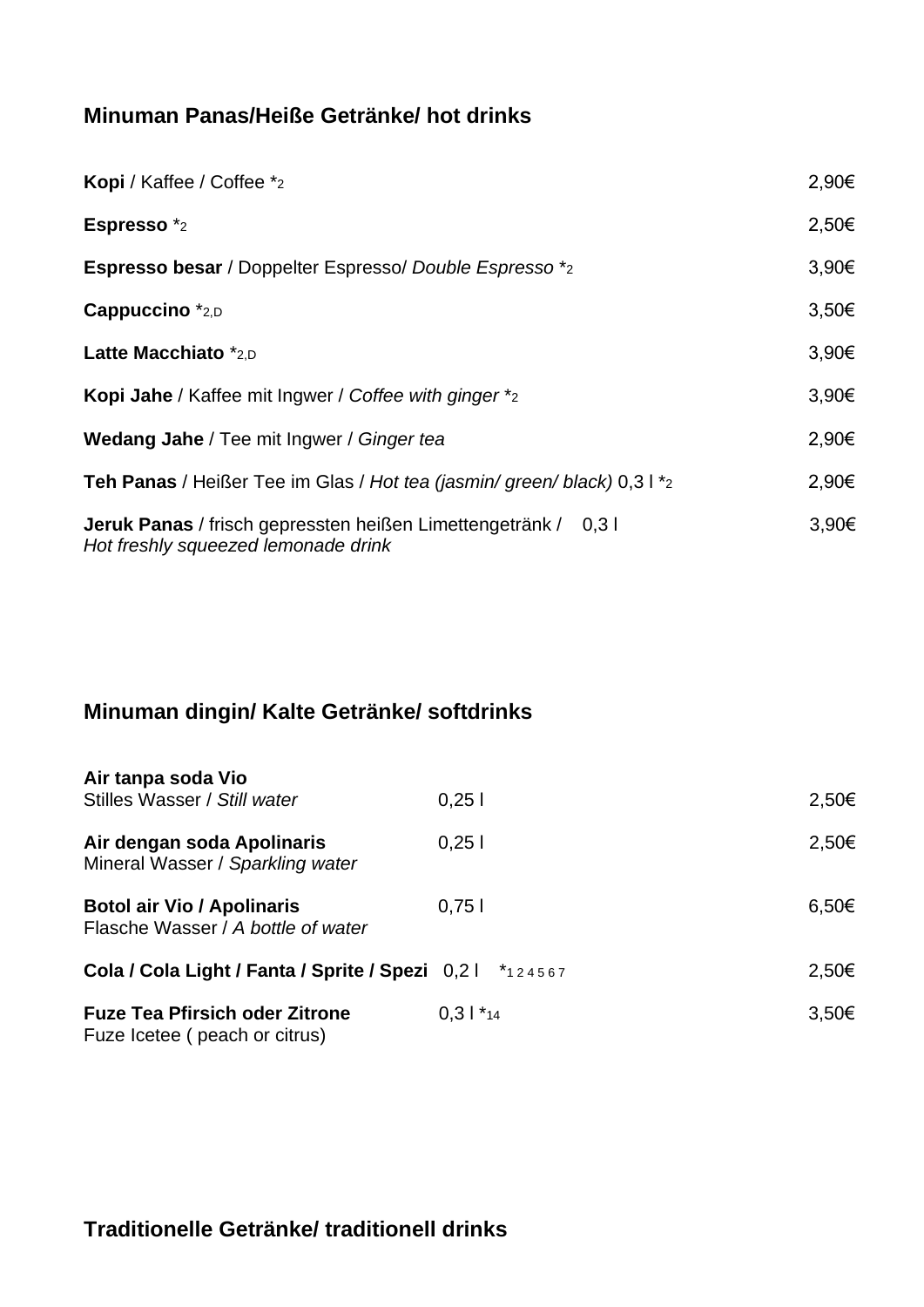| Es Teh Manis / Indonesischer Eistee süß 0,3 l (nur solange der Vorrat reicht) *2<br>Indonesian's Ice Tea sweet (Home made) |                                                                             | 2,90€                           |
|----------------------------------------------------------------------------------------------------------------------------|-----------------------------------------------------------------------------|---------------------------------|
| Es Sirup / Syrup Getränk / Syrup Drink                                                                                     | $0,31*_{1}$                                                                 | 2,90€                           |
| Es Kopi Melk / Eiskaffee / Iced Coffee                                                                                     | $0,31$ *2,D                                                                 | 4,90€                           |
| Es Jeruk / frisch gepresstes Limettengetränk mit Eiswürfeln 0,3 I<br>Freshly squeezed lemonade with iced cubes             |                                                                             | 3,90€                           |
| Minze und Eiswürfel 0,31<br>Freshly squeezed lemonade with fresh ginger and mint in iced cubes                             | Es Jeruk Jahe Mint / frisch gepresstes Limettengetränk mit frischem Ingwer, | 4,90€                           |
| Soda Gembira /<br>Sirup, süße Kondensmilch und Mineral Wasser /<br>Syrup, sweet condensed milk, and sparkling water        | $0.31$ *1,D                                                                 | 4,50€                           |
| Air Kelapa Muda / Kokos Wasser<br>Coconut Water                                                                            | 0,21                                                                        | 3,50€                           |
| Säfte/ juices                                                                                                              |                                                                             |                                 |
| <b>Jus Apel</b> / Apfelsaft<br><b>Apple Juice</b>                                                                          | 0,21                                                                        | 3,50€                           |
| Jus Jeruk / Orangensaft<br>Orange juice                                                                                    | 0,21                                                                        | 3,50€                           |
| Apfel/ Orangenschorle                                                                                                      |                                                                             |                                 |
|                                                                                                                            | 0,3/0,4                                                                     |                                 |
| Jus Jambu Merah / Rote Guava Saft<br><b>Red Guava Juice</b>                                                                | 0,21                                                                        |                                 |
| Jus Mangga / Mango Saft<br>Mango Juice                                                                                     | 0,2                                                                         | 3,50€ / 4,50€<br>3,90€<br>3,90€ |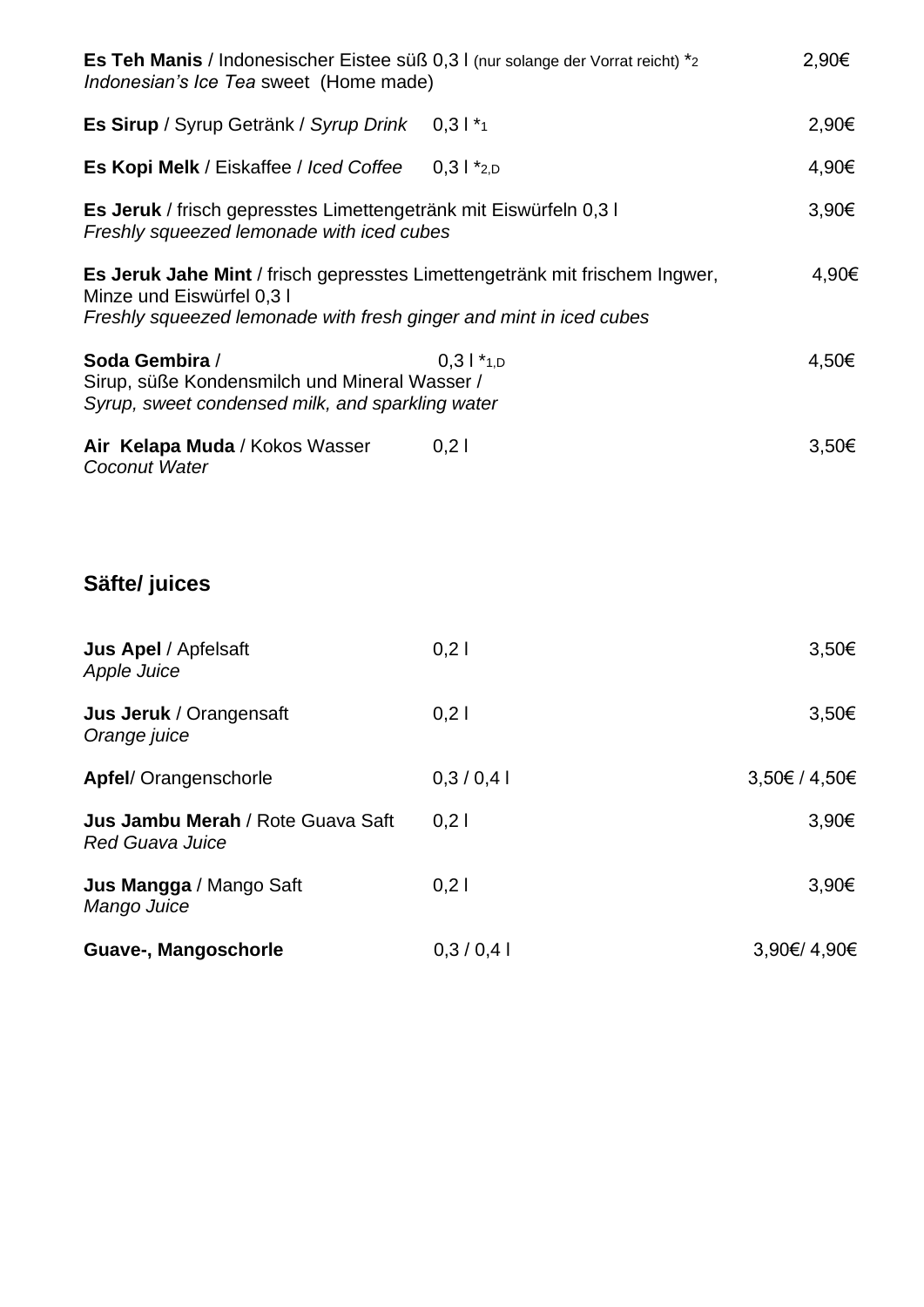### **Alkoholische Getränk/ alcohol drinks**

| <b>Krombacher vom Fass</b><br>Krombacher Draught beer                    | 0,3/0,4                     | 3,90€ / 4,90€ |
|--------------------------------------------------------------------------|-----------------------------|---------------|
| Alsterwasser /<br>Krombacher Beer mix with Sprite                        | 0,3/0,4                     | 3,90€ / 4,90€ |
| Krombacher Alkoholfreies Bier<br>Krombacher Beer non- alcoholic          | 0,31                        | 4,50€         |
| <b>Krombacher Weizenbier</b><br>Krombacher wheat beer                    | 0,51                        | 5,50€         |
| Krombacher Weizenbier Alkoholfrei<br>Krombacher wheat beer non-alcoholic | 0,51                        | 5,50€         |
| <b>Weißwein *</b> i<br>White wine                                        | offener Wein<br>(open wine) | 4,50€         |
| <b>Flasche Weißwein *</b><br><b>Bottle of White wine</b>                 |                             | 22,50€        |

| Alle Preise in Euro inkl. Mwst  |                                           | All Price in Euro incl. TAX          |                    |  |
|---------------------------------|-------------------------------------------|--------------------------------------|--------------------|--|
| Trinkgeld ist nicht beinhaltet  |                                           | Tipping ist not included             |                    |  |
| Alle Speisen auch zum mitnehmen |                                           | Allfood to take away                 |                    |  |
| Keine Kartenzahlung möglich     |                                           | Only Cash                            |                    |  |
| Öffnungszeiten:                 |                                           | Opening hours:                       |                    |  |
|                                 | Montag - Donnerstag von 11:30 - 19:00 Uhr | Monday - Thursday from 11:30 - 19:00 |                    |  |
| Freitag                         | von 11:30 - 22:00 Uhr                     | Friday                               | from 11:30 - 22:00 |  |
| Samstag                         | von 13:30 - 22:00 Uhr                     | Saturday                             | from 13:30 - 22:00 |  |
| Sonntag                         | Geschlossen                               | Sunday                               | closed             |  |
|                                 |                                           |                                      |                    |  |

1 Stunde vor Ladenschluss 1 hour before closing time Schließt die Küche.<br>Brückentage und Feiertage geschlossen. the kitchen is closed.<br>Closed on bank holida

Closed on bank holidays and bridging days

\* Übrig gebliebene Gerichte zum Verpacken berechnen wir pro Verpackung 0,50 € & Papier Tütte 0,15 € \*

\* Left over dishes for packaging are charged 0,50  $\epsilon$  per package & Paper bag 0,15  $\epsilon$  \*